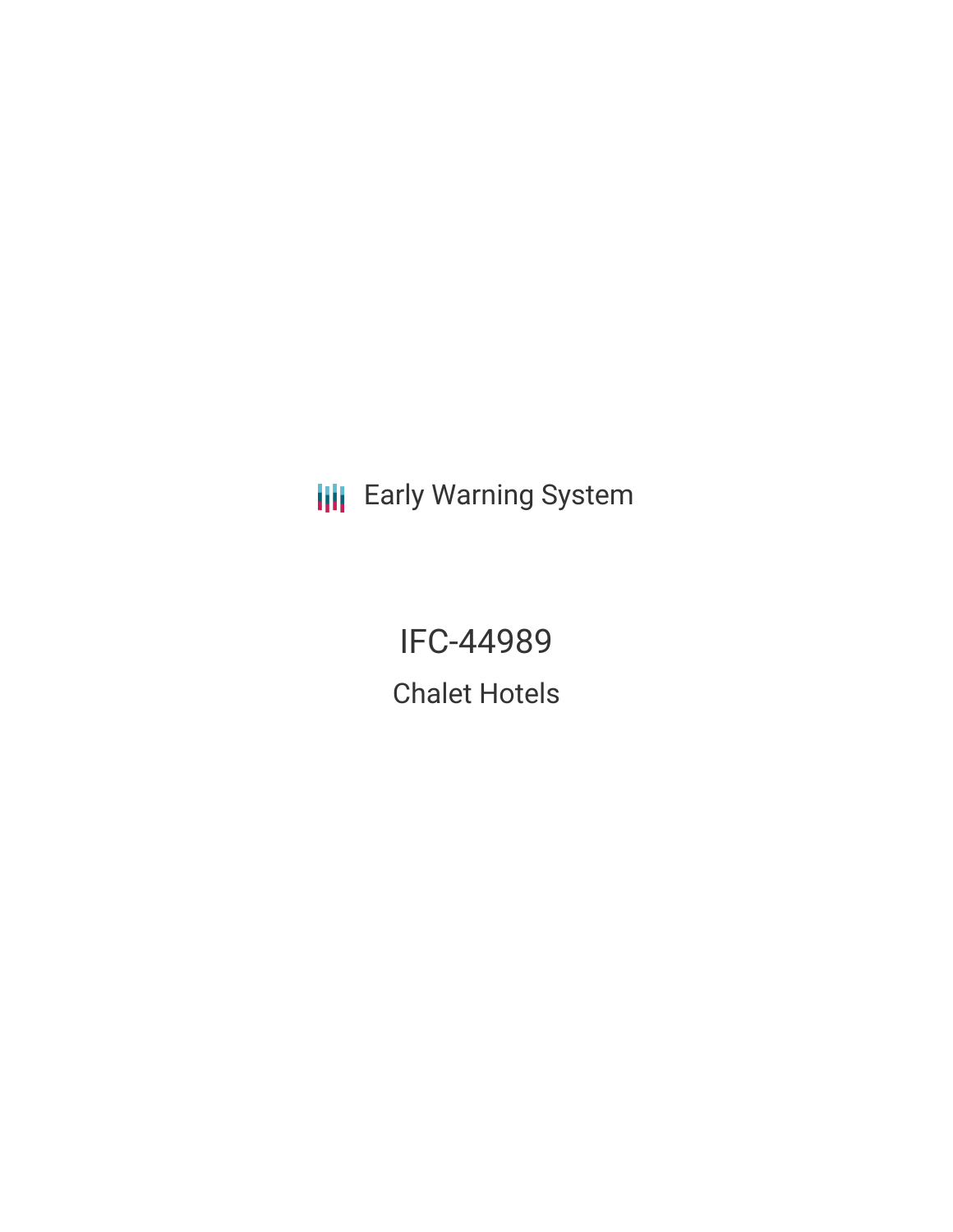## **Quick Facts**

冊

| <b>Countries</b>               | India                                           |
|--------------------------------|-------------------------------------------------|
| <b>Specific Location</b>       | Mumbai, Navi Mumbai, Hyderabad, Bengaluru, Pune |
| <b>Financial Institutions</b>  | International Finance Corporation (IFC)         |
| <b>Status</b>                  | Approved                                        |
| <b>Bank Risk Rating</b>        | B                                               |
| <b>Voting Date</b>             | 2021-12-22                                      |
| <b>Borrower</b>                | <b>CHALET HOTELS LIMITED</b>                    |
| <b>Sectors</b>                 | Infrastructure                                  |
| Investment Type(s)             | Loan                                            |
| <b>Investment Amount (USD)</b> | $$51.40$ million                                |
| <b>Loan Amount (USD)</b>       | $$51.40$ million                                |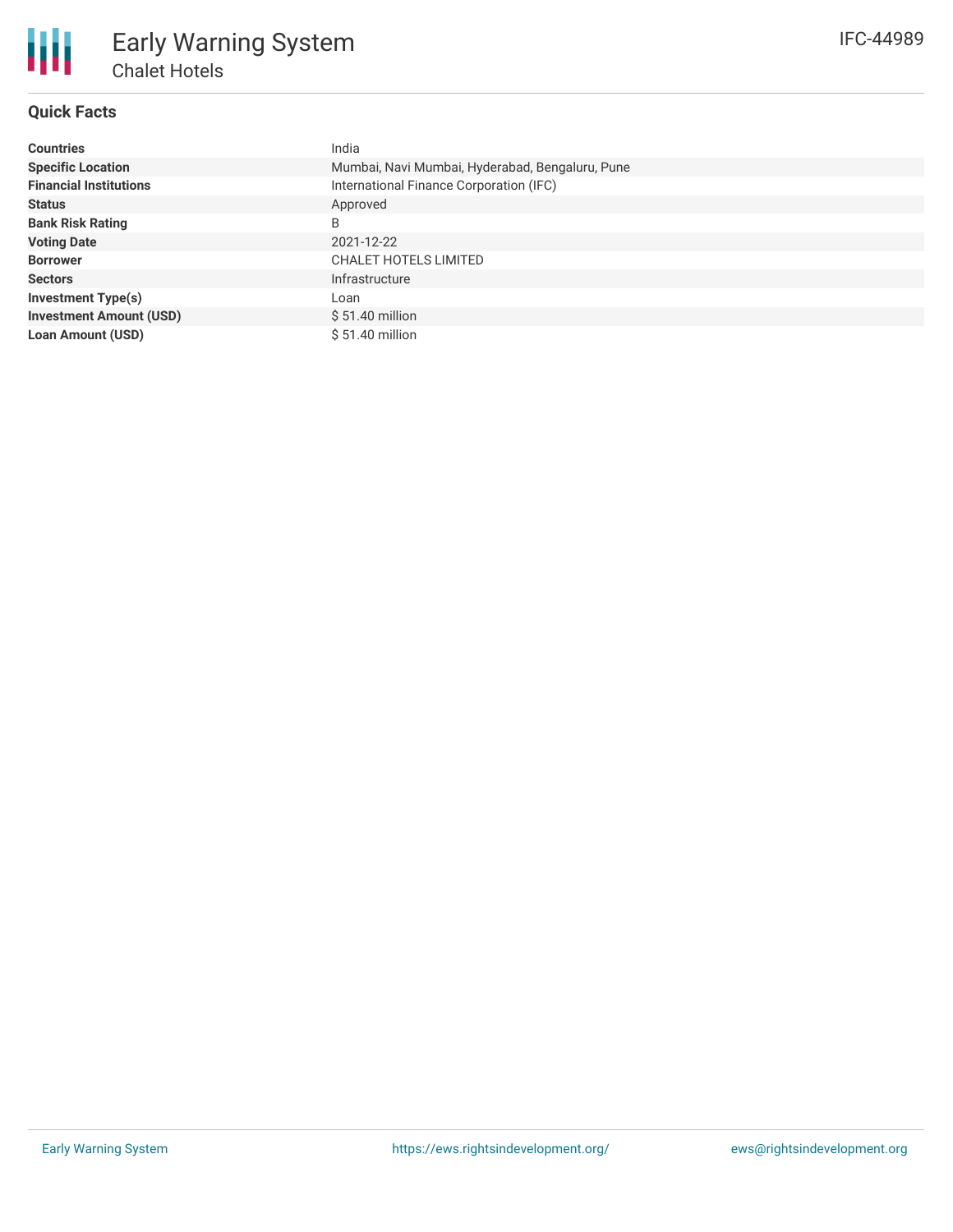## **Project Description**

According to IFC documents, the proposed investment is a senior loan of up to INR3,750 mn (approximately US\$51 mn) to Chalet Hotels Limited (Chalet or Company), an owner/developer of hospitality, commercial and retail assets. Chalet's portfolio comprises of 7 upscale, upper upscale and luxury hotels including a serviced apartment project (together, 2,554 keys) as well as two commercial and two retail assets, across Mumbai, Bengaluru (Bangalore), Hyderabad and Pune.

IFC's loan will be used to (i) complete fairly advanced construction of a "green" IFC EDGE-certified commercial asset; (ii) refurbish and upgrade existing hotels and (iii) preserve operational liquidity at a time when hospitality cash flows have been devastated by the worst pandemic in a century.

The proposed IFC investment is up to INR 3750 Million (approximately US\$51 million equivalent) to fund the following projects (the project): Renovation and upgrading of 300 rooms at RHI, Mumbai;Completion of Commercial asset at Marriott Complex in Whitefield, Bangalore; Conversion of Retail space to commercial space at JW Marriott Sahar complex in Mumbai; andGeneral maintenance capex for existing hospitality assets.Part of this investment (completion of the commercial asset in Whitefield, Bangalore), around ~US\$25 million will be considered a green loan.

The most significant, expected Project-level outcome is derived from economy-wide effects by (i) preserving jobs at existing properties, (ii) restarting construction, which would result in the employment of hundreds of daily wage workers, as well as (iii) maintaining timely payments to suppliers including SMEs in the sector that is worst hit by the pandemic. The proposed investment will also (iv) promote greater market resilience in the tourism sector by demonstrating to other players that mixeduse developments create cross-demand and allow for more flexibility as the long-term nature of commercial lease contracts cushion volatility and seasonality of hospitality cash flows, altogether contributing to faster recovery from crises.

### **ENVIRONMENT AND SOCIAL INFORMATION**

This is a Category B project according to IFC's Policy on Environmental and Social Sustainability because a limited number of specific environmental and social impacts may result which can be avoided or mitigated by adhering to generally recognized performance standards, guidelines or design criteria.

Key E&S risks and issues associated with this project include: (a) adequate assessment of social and environmental impacts related to the project; (b) systems to manage E&S aspects of its existing and proposed operations in compliance with legal requirements as well as IFC PSs and applicable World Bank Group (WBG) EHS Guidelines; (c) assurance of fair, safe and healthy working conditions during both construction and operation including freedom of association, prevention of sexual harassment, retrenchment (especially related to impact on hospitality sector due to pandemic) etc.; (d) resource efficiency and management of wastes, effluents and emissions; and (e) life and fire safety (LFS) management including emergency preparedness and response.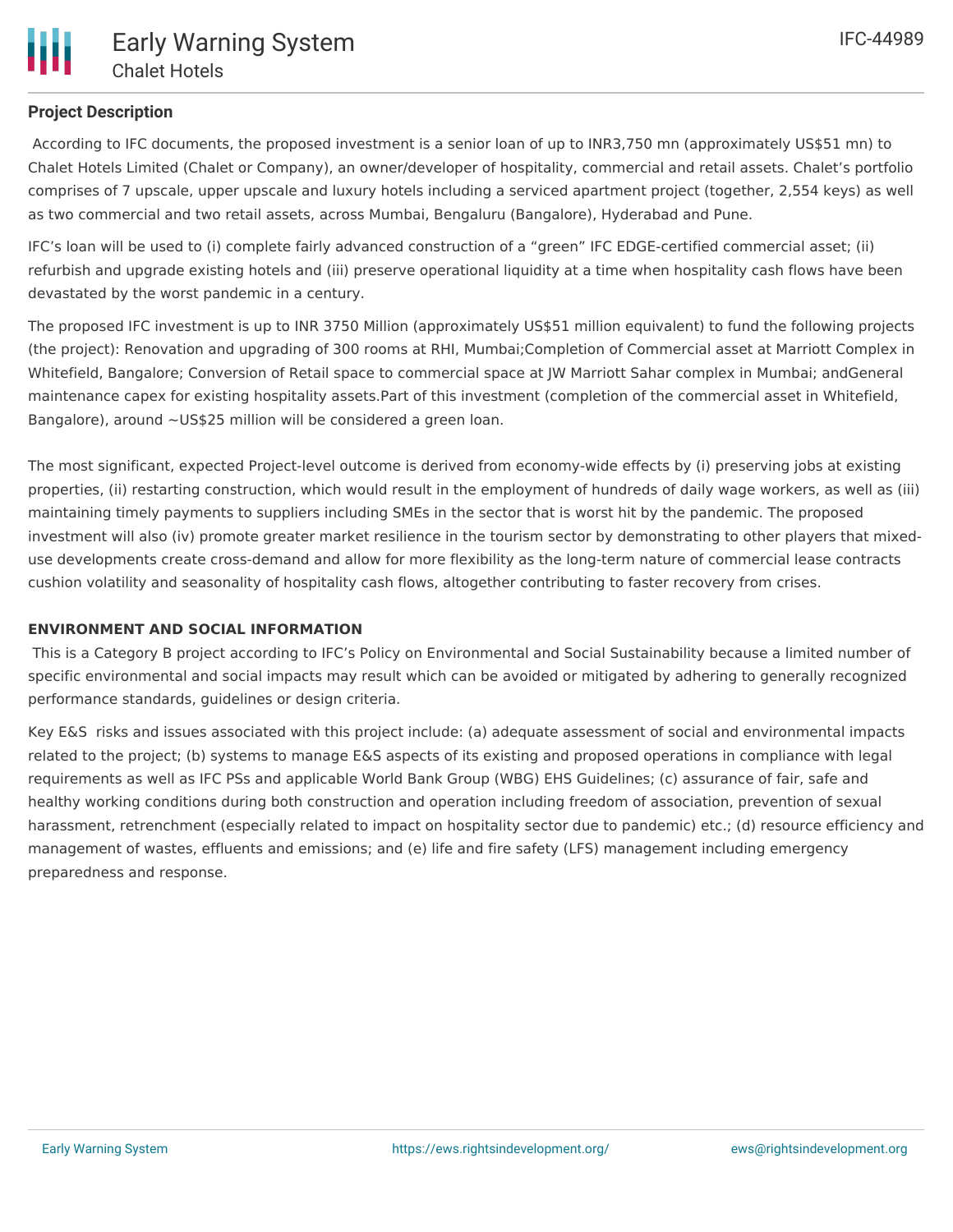## **Investment Description**

• International Finance Corporation (IFC)

The Company has a planned capex of US\$109 mn in FY22 and FY23 which shall be used towards greenfield development of 2 commercial assets, the construction of which was halted due to COVID-19, repurpose existing retail space to office space, and refurbishment activities to maintain certain standards at its existing hotels.

IFC's loan of US\$51.4 mn will be used by the Company for the completion of construction of commercial assets, for maintenance and refurbishment of its hotels and for general corporate liquidity needs at existing hotels.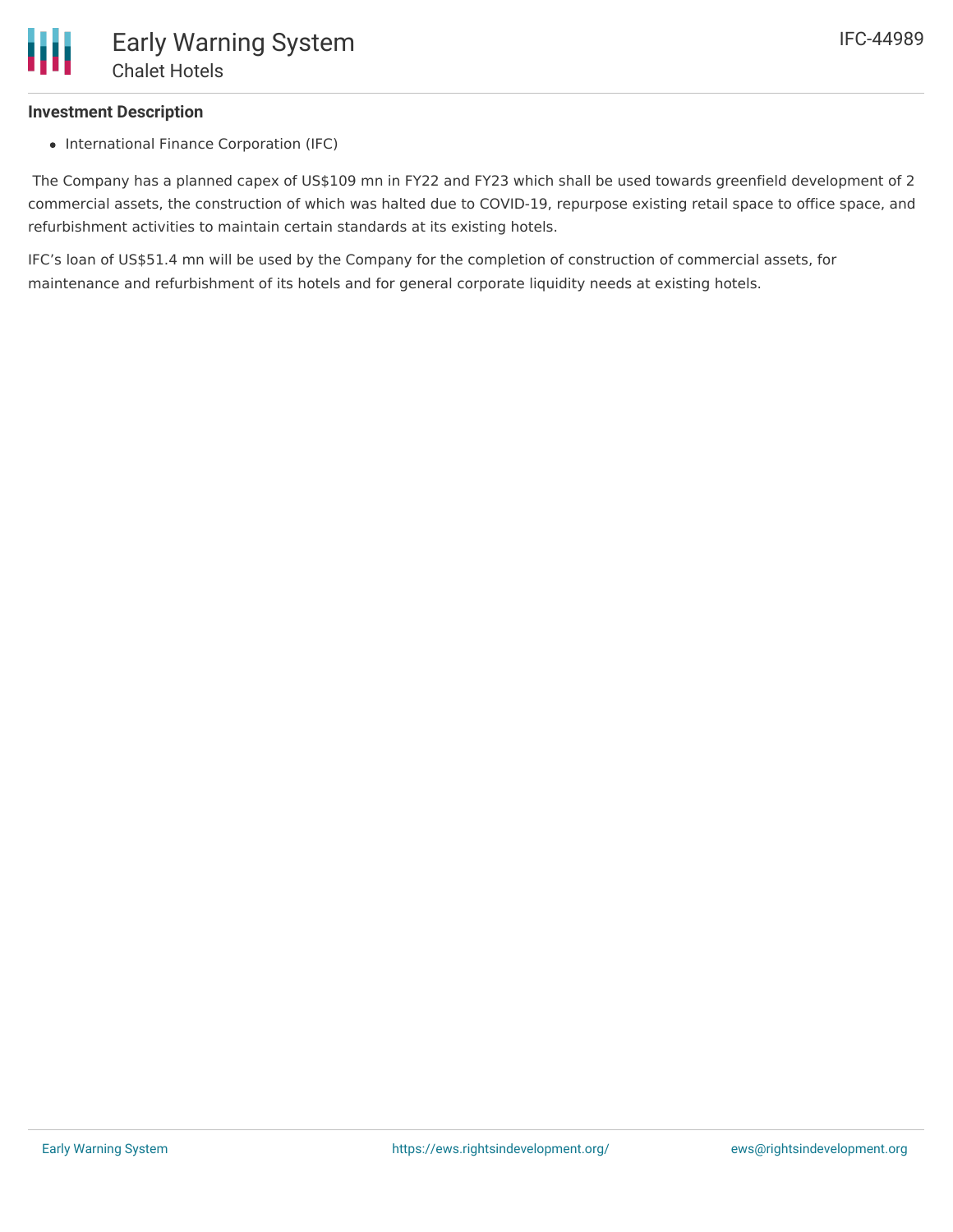IFC-44989

# **Private Actors Description**

Chalet Hotels Limited (CHL or the company- https://www.chalethotels.com/), part of the K. Raheja Corp, is an owner, developer and asset manager of high-end hotels in key metro cities in India. The Company has two main business segments: (a) hospitality business; and (b) commercial and retail. The Company's hotel platform comprises seven operating hotels (including a hotel with a co-located serviced residence), located in the key Indian cities of Mumbai, Hyderabad, Bengaluru and Pune representing 2,554 keys. All the hotels are branded with globally recognized brands, such as JW Marriott, Westin, Marriott, Marriott Executive Apartments, Renaissance, Four Points by Sheraton and Novotel, which are held by Marriott Group and the Accor Group. All its hotels except Novotel, Pune (which is managed by Accor) are run under management contracts/franchisee with Marriott International and its affiliates. The 7 hotel properties and a serviced residence which are managed by third parties are JW Marriott Hotel, Mumbai Sahar, Bengaluru Marriott Hotel Whitefield, The Westin Hyderabad Mindspace, Novotel Pune Nagar Road, Renaissance Mumbai Convention (RHI) Centre Hotel and Marriott Executive Apartments. Though primarily a hospitality company, CHL has 2 existing commercial properties (and 2 under construction) and 2 retail properties (1 retail asset proposed to be converted to Commercial asset).

The Company is promoted by one of India's largest and well-reputed property players, K Raheja Corp (KRC), which was established in 1996. The group is managed by brothers, Mr. Neel Raheja and Mr. Ravi Raheja (together with their father Chandru Raheja and KRC, the Sponsors) who have over 20+ years of experience in real estate development. KRC is the second largest commercial developer in India (developed area: 28 msf+ till FY20), with a sizable residential, retail and hospitality portfolio as well. The Sponsors hold 71.65% shareholding in the Company while domestic and foreign institutions hold  $\sim$ 22.4%.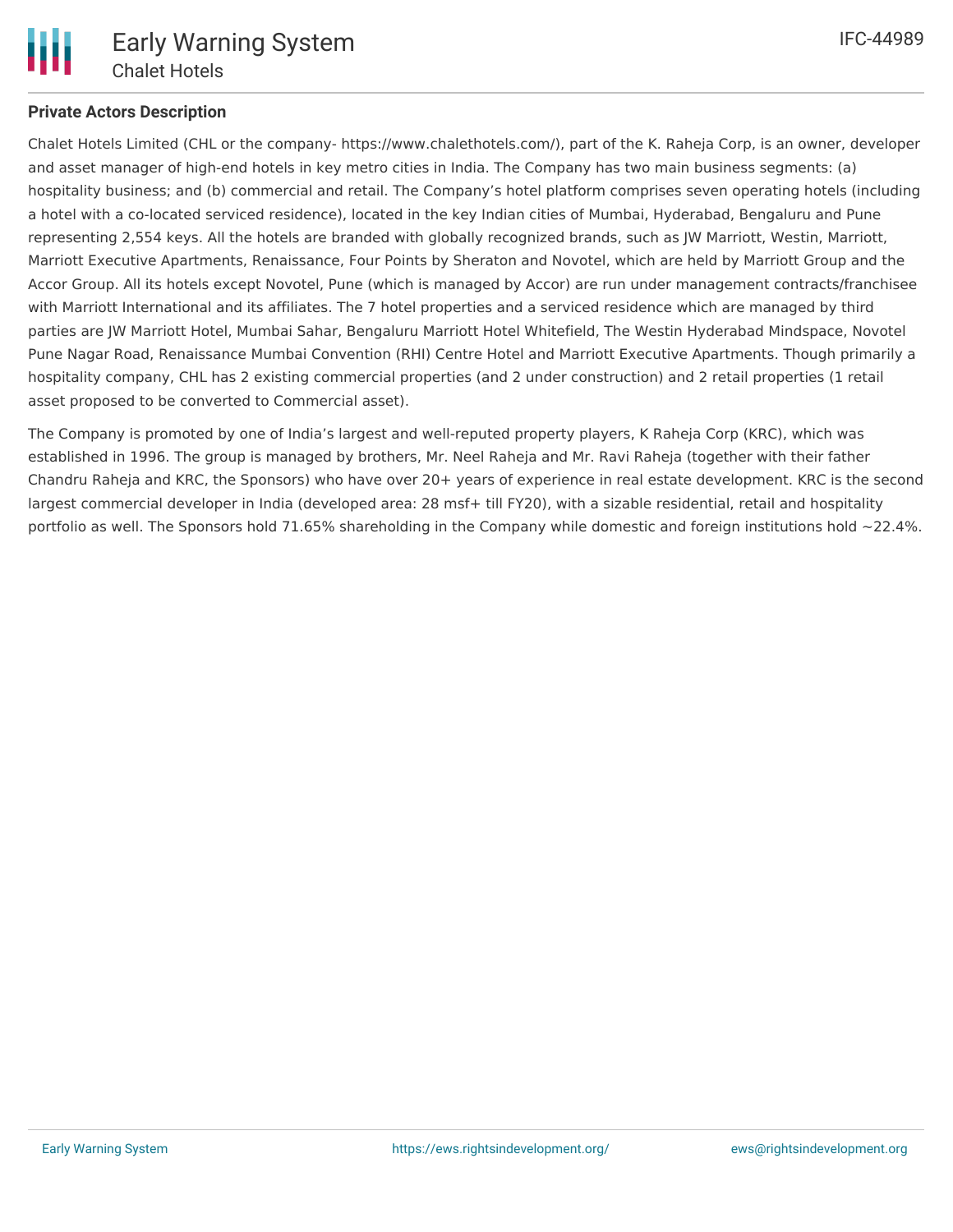

## **Contact Information**

Chalet Hotels Limited Ms Asmita Deshpande Manager, Finance +91 22 26564713 adeshpande@kraheja.com Block G, Plot No. C-30,Bandra Kurla Complex,Bandra (E), Mumbai. https://www.chalethotels.com/

### ACCESS TO INFORMATION

You can submit a request for information disclosure at: https://disclosures.ifc.org/#/inquiries

If you believe that your request for information from IFC has been unreasonably denied, or that this Policy has been interpreted incorrectly, you can submit a complaint at the link above to IFC's Access to Information Policy Advisor, who reports directly to IFC's Executive Vice President.

### ACCOUNTABILITY MECHANISM OF IFC/MIGA

The Compliance Advisor Ombudsman (CAO) is the independent complaint mechanism and fact-finding body for people who believe they are likely to be, or have been, adversely affected by an IFC or MIGA- financed project. If you submit a complaint to the CAO, they may assist you in resolving a dispute with the company and/or investigate to assess whether the IFC is following its own policies and procedures for preventing harm to people or the environment. If you want to submit a complaint electronically, you can email the CAO at CAO@worldbankgroup.org You can learn more about the CAO and how to file a complaint at http://www.cao-ombudsman.org